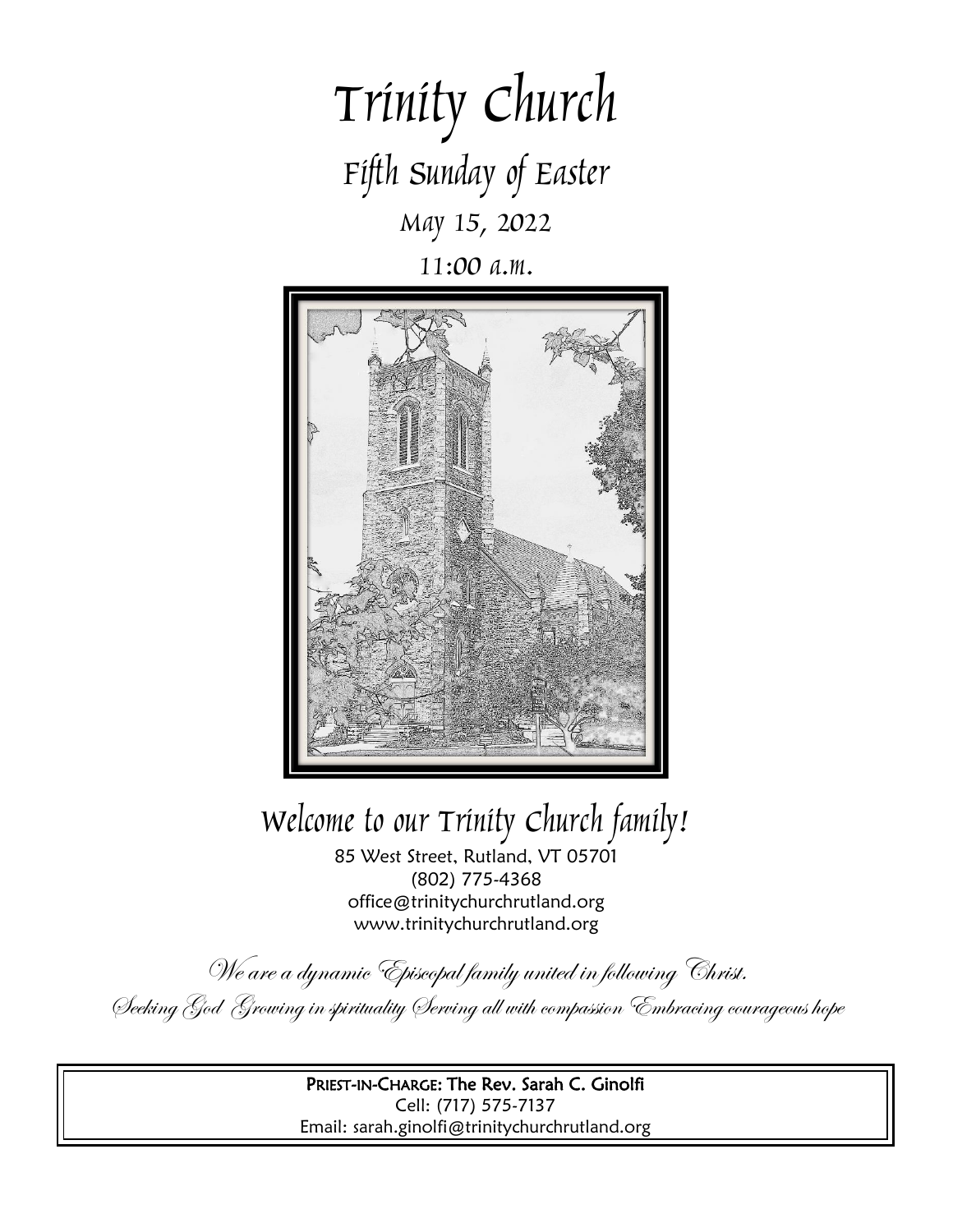## Announcements

Many thanks to Nanci Gordon for leading Morning Prayer today on short notice!

Precautions Required for In-Person Worship— Masks are now optional for those fully vaccinated/boosted. We'll begin serving communion along the railing, still consuming the elements together in pews once all are served. more about how to host, please speak with Linda Fay or Melissa Slenker who are veterans from the past.

Trinity Spring Work Day—Trinity will host a Spring Clean-Up on Saturday, May 21st from 9am-12pm. Please bring a rake, hedge trimmer and pruning tools and a tarp if possible. We will focus on the Memorial Garden and front beds. Questions, please see Jay Slenker.

Community Luncheon—Also on May 21 is our May Community luncheon from 11:30am to 12:30pm. We'll be serving mac & cheese. Those wanting to help should speak with Sarah Danner or Rich Jones. Posters are available in the Brinckerhoff Room to take and post.

Next Week's Worship—Mother Sarah will be taking a few vacation days next week and will be away from May 20-25. On Sunday, the  $22^{nd}$ , the Rev. Richard Bower will supply for us at Holy Eucharist.

WOT Meeting—The Women of Trinity will meet next Sunday, May 22, in the library following our worship.

Lectio Divina—The Daughters of the King invite you to join them for the May Lectio Divina at 10:30am on Thursday, May 26 (which happens to be Ascension Day!) via Zoom. You can find the link on the church calendar in the Events tab of our website.

### Outreach and Evangelism—Upcoming Events:

- June 4th Bark for Life at the VT State Fairgrounds, beginning at 11:00am
- June 25th Relay for Life at the VT State Fairgrounds

Bark for Life: June 4th 11am-1pm at the Vermont State Fairgrounds—During the month of May, we're running a drive to support Bark for Life (part of Relay-for-Life). The theme for this year's event is "Healthy Moving and Eating." We'll help collect the following items for basket raffles: dog bones, dog toys, and coffee mugs (for humans!). Mother Sarah will attend to bless the animals on the day of the event. See Lisa Frankel to learn more!

Bishop's Visit Rescheduled—The Bishop's visit is rescheduled to June 26 with the service beginning at 11:00am. As before, we'll plan to share a potluck luncheon following our worship together.

Altar Flower Memorials—There are a number of Sundays available to donate fresh flowers for the altar. If you'd like to donate toward the flowers in honor of a special event or in memory of a loved one, please contact the church office. Altar flowers cost  $$50.00$  per Sunday.



\*\*\*\*\*\*\*\*\*\*\*\*

Our Staff: Priest-in-Charge, the Rev. Sarah Ginolfi; treasurer, Linda Fay; Parish Administrator, Wendy Grace; Music Director, John Riddle

Our Vestry: Senior Warden, Fern Fryer; Junior Warden, Jay Slenker; Members: Melissa Alarie; Lisa F. Boerner; Elizabeth Bushey; Kathy Hall; Rich Jones; David Thurmer; Holly Webb

Today's Liturgical Assistants: Altar Guild— Nancy Blosser, Jane Jones, Shannon Hill; Morning Prayer Officiant— Nanci Gordon; Old Testament Reader— Katya Cooke; Epistle Reader— David Thurmer; Gospel Reader— Winnie Grace; Intercessor— Shannon Hill; Ushers— Jay Slenker, Melissa Slenker; Live Stream Tech— Dana Peterson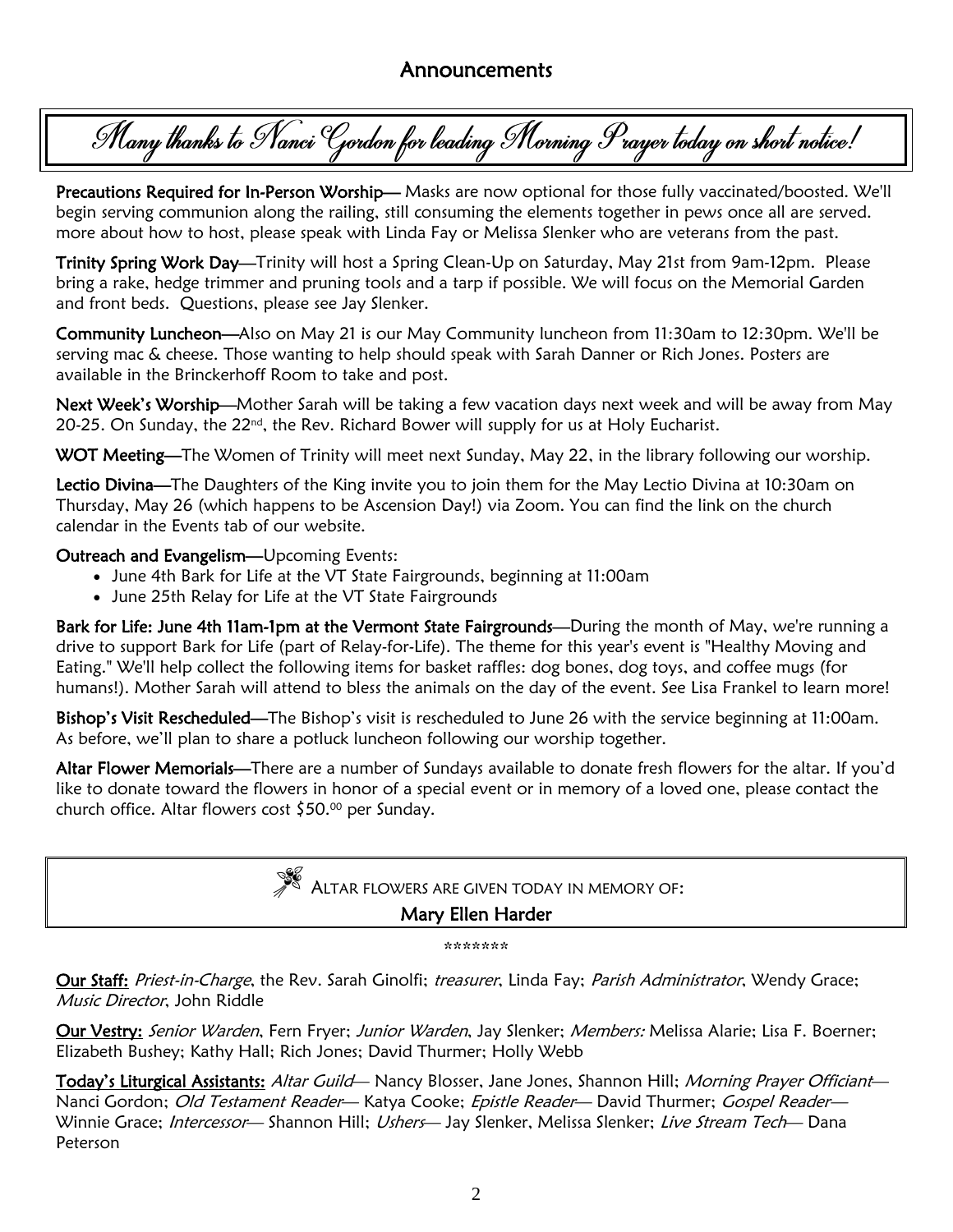# 9:30 a.m. Fifth Sunday of Easter – Morning Prayer

## The Invitatory and Psalter

Prelude We now pray to the Holy settings by D. Buxtehude and J.G. Walther Opening Hymn #20 Now Holy Spirit, ever One Opening Sentences Officiant: Alleluia! Christ is risen. People: The Lord is risen indeed. Alleluia! Officiant: If then you have been raised with Christ, seek the things that are above, where Christ is, seated at the right hand of God. Invitatory Officiant: Lord, open our lips. All: And our mouth shall proclaim your praise. Glory to the Father, and to the Son, and to the Holy Spirit: as it was in the beginning, is now, and will be for ever. Amen. Alleluia! Christ Our Passover Officiant: Let us rejoice together, reciting the following: All: Alleluia! Christ our Passover has been sacrificed for us; \* therefore let us keep the feast, Not with the old leaven, the leaven of malice and evil, \* but with the unleavened bread of sincerity and truth. Alleluia! Christ being raised from the dead will never die again; \* death no longer has dominion over him. The death that he died, he died to sin, once for all; \* but the life he lives, he lives to God. So also consider yourselves dead to sin, \* and alive to God in Jesus Christ our Lord. Alleluia! Christ has been raised from the dead, \* the first fruits of those who have fallen asleep. For since by a man came death,  $*$  by a man has come also the resurrection of the dead. For as in Adam all die, \* so also in Christ shall all be made alive. Alleluia! Collect of the Day Officiant: Almighty God, whom truly to know is everlasting life: Grant us so perfectly to know

your Son Jesus Christ to be the way, the truth, and the life, that we may steadfastly follow his steps in the way that leads to eternal life; through Jesus Christ your Son our Lord, who lives and reigns with you, in the unity of the Holy Spirit, one God, for ever and ever. Amen. Amen.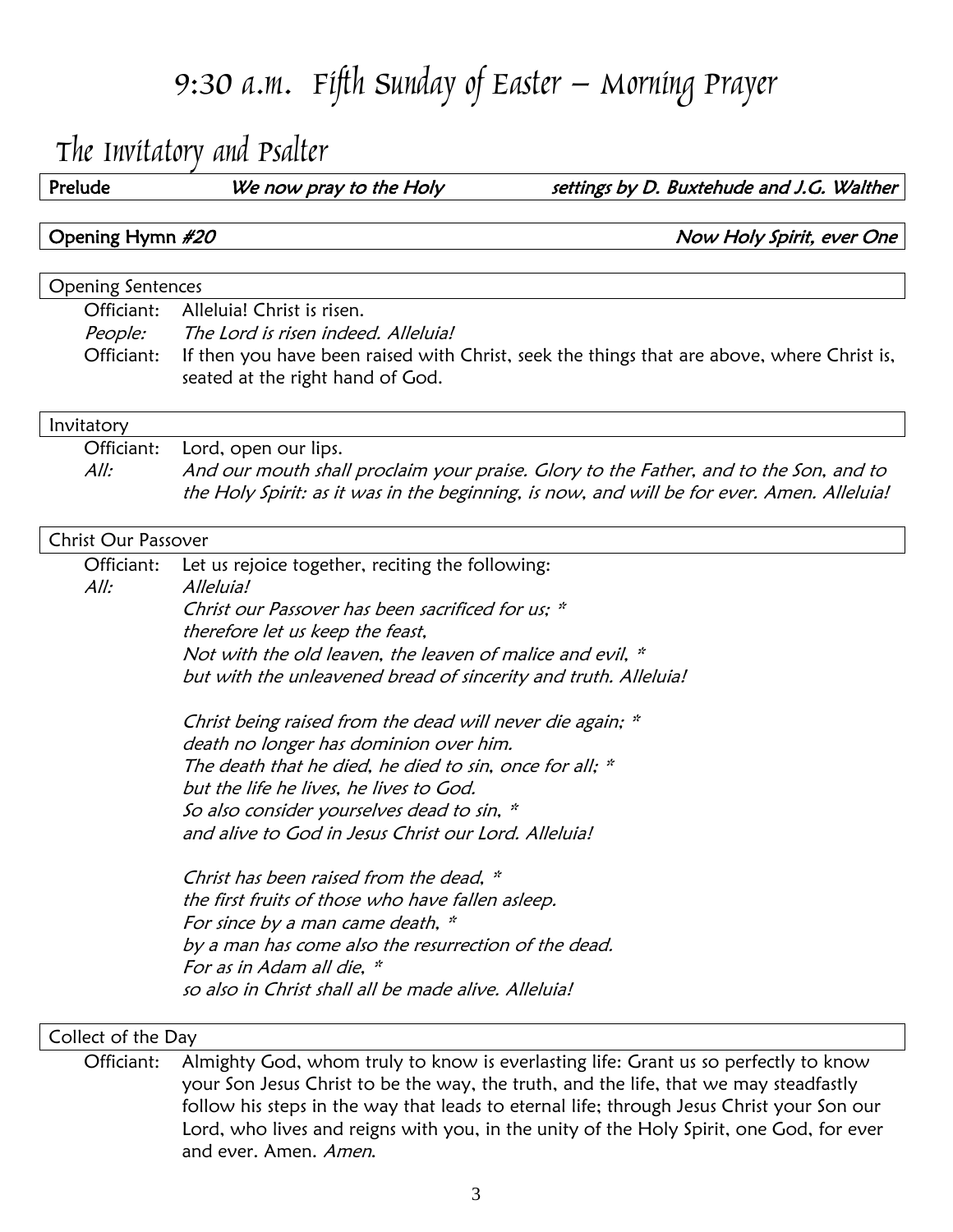## The Word of the Lord

Lessons of the Day

First Lesson: Acts 11:1-18

Reader: A reading from the Acts of the Apostles.

Now the apostles and the believers who were in Judea heard that the Gentiles had also accepted the word of God. So when Peter went up to Jerusalem, the circumcised believers criticized him, saying, "Why did you go to uncircumcised men and eat with them?" Then Peter began to explain it to them, step by step, saying, "I was in the city of Joppa praying, and in a trance I saw a vision. There was something like a large sheet coming down from heaven, being lowered by its four corners; and it came close to me. As I looked at it closely I saw four-footed animals, beasts of prey, reptiles, and birds of the air. I also heard a voice saying to me, `Get up, Peter; kill and eat.' But I replied, `By no means, Lord; for nothing profane or unclean has ever entered my mouth.' But a second time the voice answered from heaven, `What God has made clean, you must not call profane.' This happened three times; then everything was pulled up again to heaven. At that very moment three men, sent to me from Caesarea, arrived at the house where we were. The Spirit told me to go with them and not to make a distinction between them and us. These six brothers also accompanied me, and we entered the man's house. He told us how he had seen the angel standing in his house and saying, `Send to Joppa and bring Simon, who is called Peter; he will give you a message by which you and your entire household will be saved.' And as I began to speak, the Holy Spirit fell upon them just as it had upon us at the beginning. And I remembered the word of the Lord, how he had said, `John baptized with water, but you will be baptized with the Holy Spirit.' If then God gave them the same gift that he gave us when we believed in the Lord Jesus Christ, who was I that I could hinder God?" When they heard this, they were silenced. And they praised God, saying, "Then God has given even to the Gentiles the repentance that leads to life." The Word of the Lord.

People: Thanks be to God.

Psalm Psalm 148

Officiant: Please join me in reciting Psalm 148, responding on the italicized verses.

1 Hallelujah! Praise God from the heavens; \* praise God in the heights.

2 Praise God, all you angels; \* praise God, all God's host.

3 Praise God, sun and moon; \* praise God, all you shining stars.

4 Praise God, heaven of heavens, \* and you waters above the heavens.

5 Let them praise the Name of the Lord; \* for God commanded, and they were created.

6 God made them stand fast for ever and ever; \* God gave them a law which shall not pass away.

7 Praise God from the earth, \* you sea-monsters and all deeps;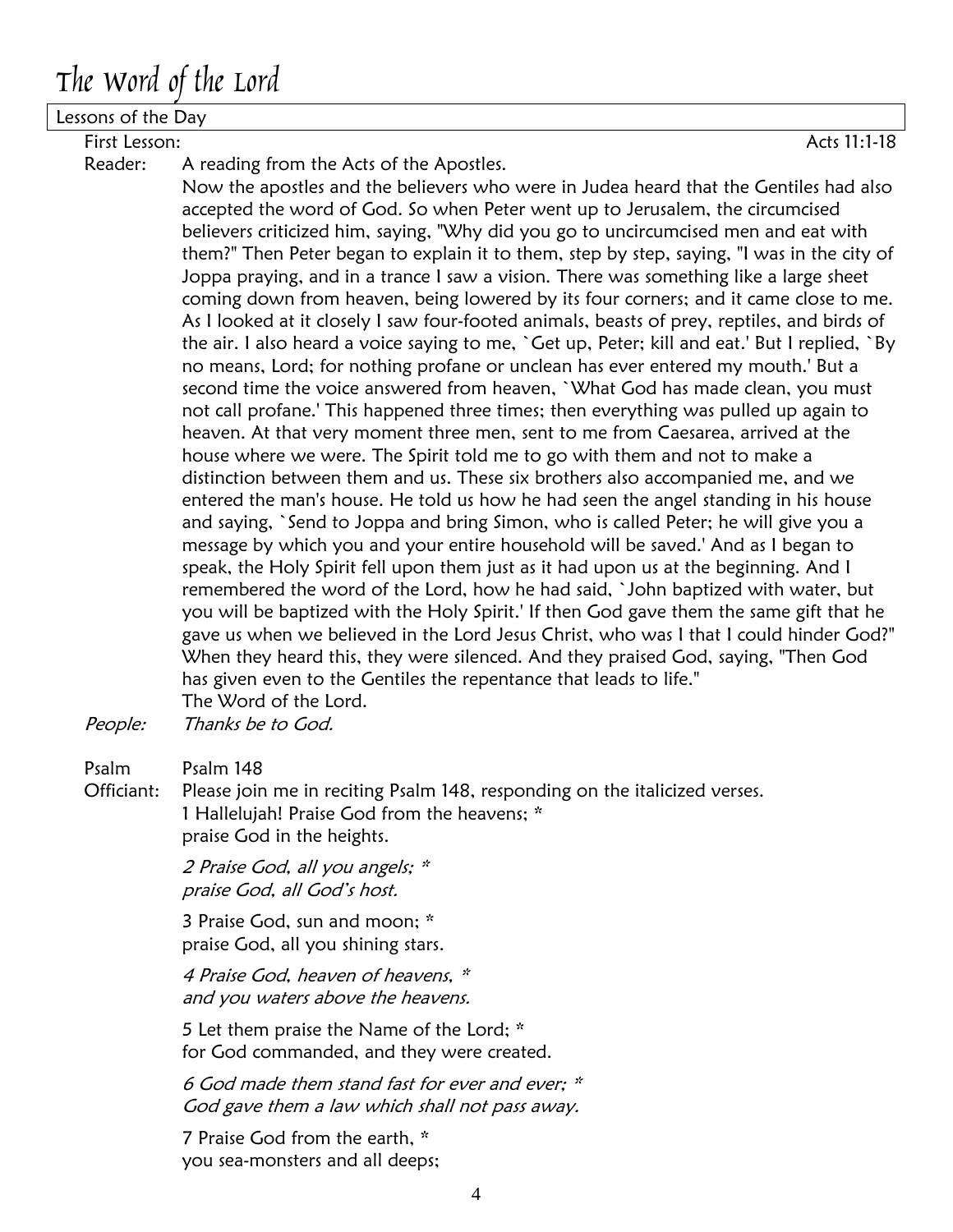8 Fire and hail, snow and fog, \* tempestuous wind, doing his will;

9 Mountains and all hills, \* fruit trees and all cedars;

10 Wild beasts and all cattle, \* creeping things and winged birds;

11 Kings of the earth and all peoples, \* princes and all rulers of the world;

12 Young men and maidens, \* old and young together.

13 Let them praise the Name of the Lord, \* for God's Name only is exalted, God's splendor is over earth and heaven.

14 God has raised up strength for the people and praise for all loyal servants, \* the children of Israel, a people who are near him. Hallelujah!

Reader: A reading from the book of Revelation.

Second Reading **Revelation 21:1-6** 

I saw a new heaven and a new earth; for the first heaven and the first earth had passed away, and the sea was no more. And I saw the holy city, the new Jerusalem, coming down out of heaven from God, prepared as a bride adorned for her husband. And I heard a loud voice from the throne saying, "See, the home of God is among mortals. He will dwell with them as their God; they will be his peoples, and God himself will be with them; he will wipe every tear from their eyes. Death will be no more; mourning and crying and pain will be no more, for the first things have passed away." And the one who was seated on the throne said, "See, I am making all things new." Also he said, "Write this, for these words are trustworthy and true." Then he said to me, "It is done! I am the Alpha and the Omega, the beginning and the end. To the thirsty I will give water as a gift from the spring of the water of life." The Word of Lord. People: Thanks be to God.

Hymn #379 God is Love

| Gospel  | John 13:31-35                                                                                                                                                                                                                                                                                                                                                                                                                                                                                                                                                                                                                                                                                                            |
|---------|--------------------------------------------------------------------------------------------------------------------------------------------------------------------------------------------------------------------------------------------------------------------------------------------------------------------------------------------------------------------------------------------------------------------------------------------------------------------------------------------------------------------------------------------------------------------------------------------------------------------------------------------------------------------------------------------------------------------------|
| Reader: | A reading from the Holy Gospel according to John.<br>At the last supper, when Judas had gone out, Jesus said, "Now the Son of Man has<br>been glorified, and God has been glorified in him. If God has been glorified in him,<br>God will also glorify him in himself and will glorify him at once. Little children, I am<br>with you only a little longer. You will look for me; and as I said to the Jews so now I<br>say to you, 'Where I am going, you cannot come.' I give you a new commandment,<br>that you love one another. Just as I have loved you, you also should love one another.<br>By this everyone will know that you are my disciples, if you have love for one<br>another."<br>The Word of the Lord. |
| People: | Thanks be to God.                                                                                                                                                                                                                                                                                                                                                                                                                                                                                                                                                                                                                                                                                                        |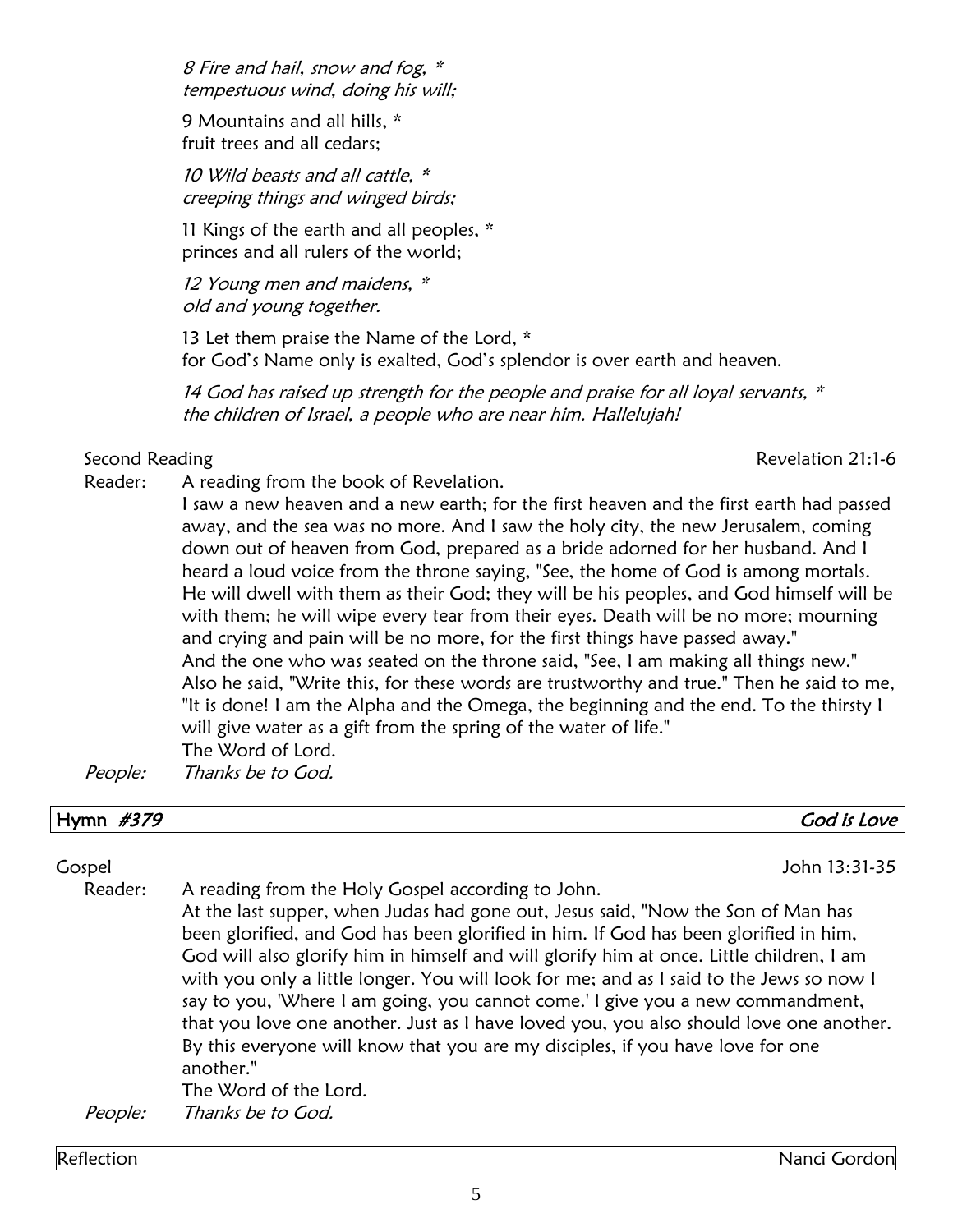#### **Announcements**

Apostles' Creed (Congregation)

Officiant: Please join me in saying the Apostles' Creed. All: I believe in God, the Father almighty, creator of heaven and earth; I believe in Jesus Christ, his only Son, our Lord. He was conceived by the power of the Holy Spirit and born of the Virgin Mary. He suffered under Pontius Pilate, was crucified, died, and was buried. He descended to the dead. On the third day he rose again. He ascended into heaven, and is seated at the right hand of the Father. He will come again to judge the living and the dead. I believe in the Holy Spirit, the holy catholic Church, the communion of saints, the forgiveness of sins the resurrection of the body, and the life everlasting. Amen.

## The Prayers

### The Lord's Prayer

| Officiant: | The Lord be with you.                        |
|------------|----------------------------------------------|
| People:    | And also with you.                           |
| Officiant: | Let us pray.                                 |
| All:       | Our Father, who art in heaven,               |
|            | hallowed be thy Name,                        |
|            | thy kingdom come, thy will be done,          |
|            | on earth as it is in heaven.                 |
|            | Give us this day our daily bread.            |
|            | And forgive us our trespasses,               |
|            | as we forgive those who trespass against us. |
|            | And lead us not into temptation,             |
|            | but deliver us from evil.                    |
|            | For thine is the kingdom,                    |
|            | and the power, and the glory,                |
|            | for ever and ever. Amen.                     |

Suffrages B (Intercessor and Congregation)

Intercessor: Save your people, Lord, and bless your inheritance; People: Govern and uphold them, now and always. Intercessor: Day by day we bless you; People: We praise your name for ever. Intercessor: Lord, keep us from all sin today;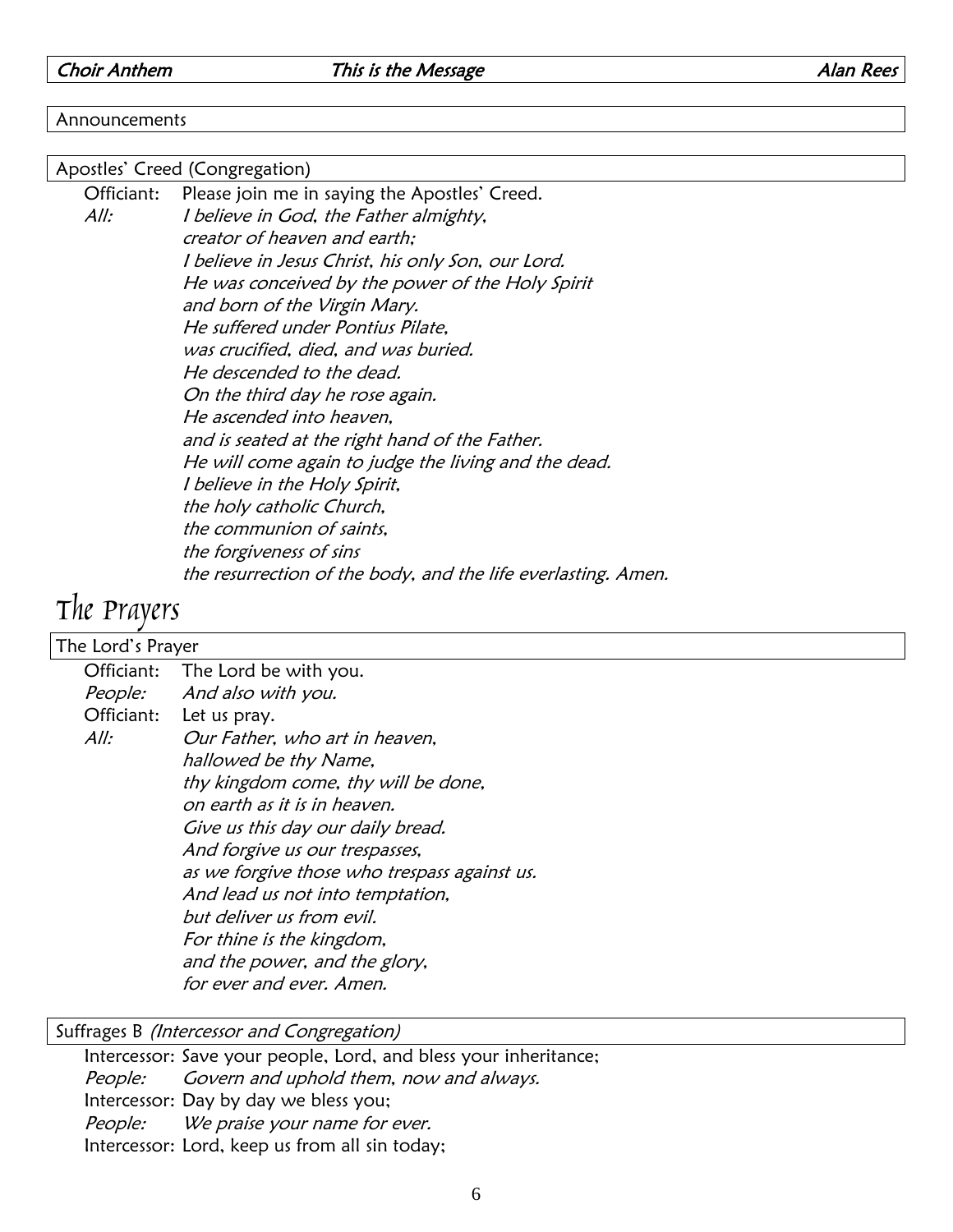People: Have mercy upon us, Lord, have mercy. Intercessor: Lord, show us your love and mercy; People: For we put our trust in you. Intercessor: In you, Lord, is our hope;<br>People: And we shall never hope if And we shall never hope in vain.

| The Collects            |                                                                                                                                                                                                                                                                                                             |  |
|-------------------------|-------------------------------------------------------------------------------------------------------------------------------------------------------------------------------------------------------------------------------------------------------------------------------------------------------------|--|
| A Collect for Sundays   |                                                                                                                                                                                                                                                                                                             |  |
| Officiant:              | O God, you make us glad with the weekly remembrance of the glorious resurrection of<br>your Son our Lord: Give us this day such blessing through our worship of you, that the<br>week to come may be spent in your favor; through Jesus Christ our Lord. Amen.                                              |  |
| Intercession Prayers    |                                                                                                                                                                                                                                                                                                             |  |
| Silence.                | Intercessor: Dear God, we seek to follow your will. Guide us as we grow in spirituality, serve all<br>with compassion, and embrace your courageous hope in the world. In peace, we pray<br>to you, Lord God.                                                                                                |  |
| People:                 | Intercessor: For all people in their daily life and work;<br>For our families, friends, and neighbors, and for those who are alone.                                                                                                                                                                         |  |
| People:                 | Intercessor: For this community, the nation, and the world;<br>For all who work for justice, freedom, and peace.                                                                                                                                                                                            |  |
| People:                 | Intercessor: For the just and proper use of your creation, we pray especially for the family of Wes<br>Burton and the students and faculty of Rutland Middle School;<br>For the victims of hunger, fear, injustice, and oppression.                                                                         |  |
| People:                 | Intercessor: For all who are in danger, sorrow, or any kind of trouble;<br>For those who minister to the sick, the friendless, and the needy.                                                                                                                                                               |  |
|                         | Intercessor: For the peace and unity of the Church of God. In our cycle of prayers, we pray for The<br>Scottish Episcopal Church; St. Peter's Church, Lyndonville; Darcie McCann, Senior<br>Warden.                                                                                                         |  |
| People:                 | For all who proclaim the Gospel, and all who seek the Truth.                                                                                                                                                                                                                                                |  |
| People:                 | Intercessor: For Justin, Archbishop of Canterbury, Michael, our Presiding Bishop, Shannon, our<br>Bishop; and Sarah, our priest, and for all bishops and other ministers;<br>For all who serve God in his Church.                                                                                           |  |
|                         | Intercessor: For the special needs and concerns of this congregation. We pray especially for:<br>Alaine, James, Jamie, Marion, Lexi, Bud, Nancy, Harriet, Shannon and Brian, Eli, Linda,<br>Martin, Scott, Paige & Minerva, Jason & Nastia and the Koskiakova family, Lyssa &<br>Andrew, Patricia.          |  |
|                         | Silence to allow for private petitions.                                                                                                                                                                                                                                                                     |  |
| People:                 | Intercessor: Hear us, Lord;<br>For your mercy is great.                                                                                                                                                                                                                                                     |  |
|                         | Intercessor: We thank you, Lord, for all the blessings of this life. We pray especially for those<br>parishioners celebrating birthdays and anniversaries: Jay & Susan Bishop, Jim & Maria<br>Cruise, Paige Kaufman, Elizabeth Bushey, Erica Senecal, Lindsey Bishop. We will exalt<br>you, O God our King; |  |
| $D_{\alpha\alpha\beta}$ | $\Delta$ nd projections $\Delta$ lame for quor and quor                                                                                                                                                                                                                                                     |  |

People: And praise your Name for ever and ever.